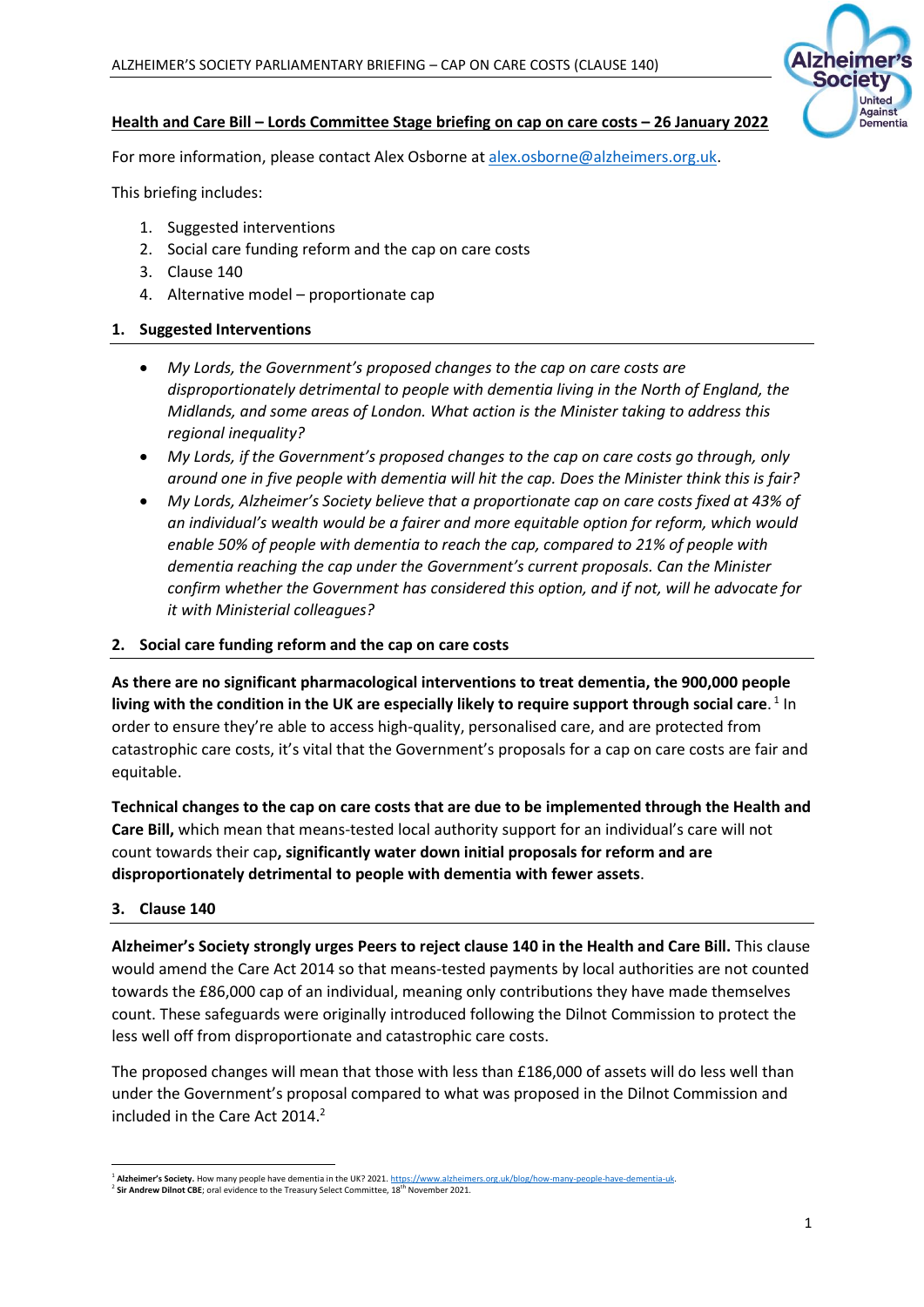

## **4. Alternative model – proportionate cap**

**Alzheimer's Society believe that a cap that varies on the basis of individual wealth would be fairer and more equitable than a flat-rate cap**. A proportionate cap of 43% (equivalent to £86,000 of the median wealth) would prevent catastrophic care costs while enabling people to plan for their care needs. While a proportionate cap would add a greater level of administration than a cash cap, we believe the significant benefits would outweigh any such administrative burden, particularly given that local authorities already assess qualifying wealth and income for individuals. As well as futureproofing the system, meaning there would be less need to change the level of the cap and floor in years to come, a proportionate cap would be cheaper to implement than the Dilnot model (a cap set at £43,000 uprated with inflation).<sup>3</sup>

There are a number of benefits to a proportionate cap, which are listed below and supported by the following graphs:

- ✓ **21% of people with dementia starting care in 2023 would reach the cap under the Government's current proposals (£86k), 50% of people with dementia starting care in 2023 would reach a proportionate cap set at 43%** (graph 1).
- ✓ **Under the Government's proposals, those with the highest levels of wealth would benefit most, contributing a smaller proportion of their wealth, while those with the lowest levels of wealth would benefit least, contributing a higher proportion of their wealth. Under a proportionate cap of 43%, this effect would be reversed** (graph 2).
- ✓ **Under the Government's proposals (£86k cap), just 16% of people with dementia entering care in 2023 in Yorkshire and the Humber would reach the cap, compared to 29% in the South East. Under a proportionate cap, 55% of people with dementia entering care in 2023 in Yorkshire and the Humber would reach the cap, compared to 48% in the South East.** (graph 3)

1. Percentage of people with dementia and care starting in 2023 who would reach the cap under respective policy options:



<sup>&</sup>lt;sup>3</sup> Please note that all further references to the Dllnot model in this briefing refer to the £43,000 cap uprated with inflation, rather than the £35,000 cap initially recommended by the Dilnot Commission in 2011.